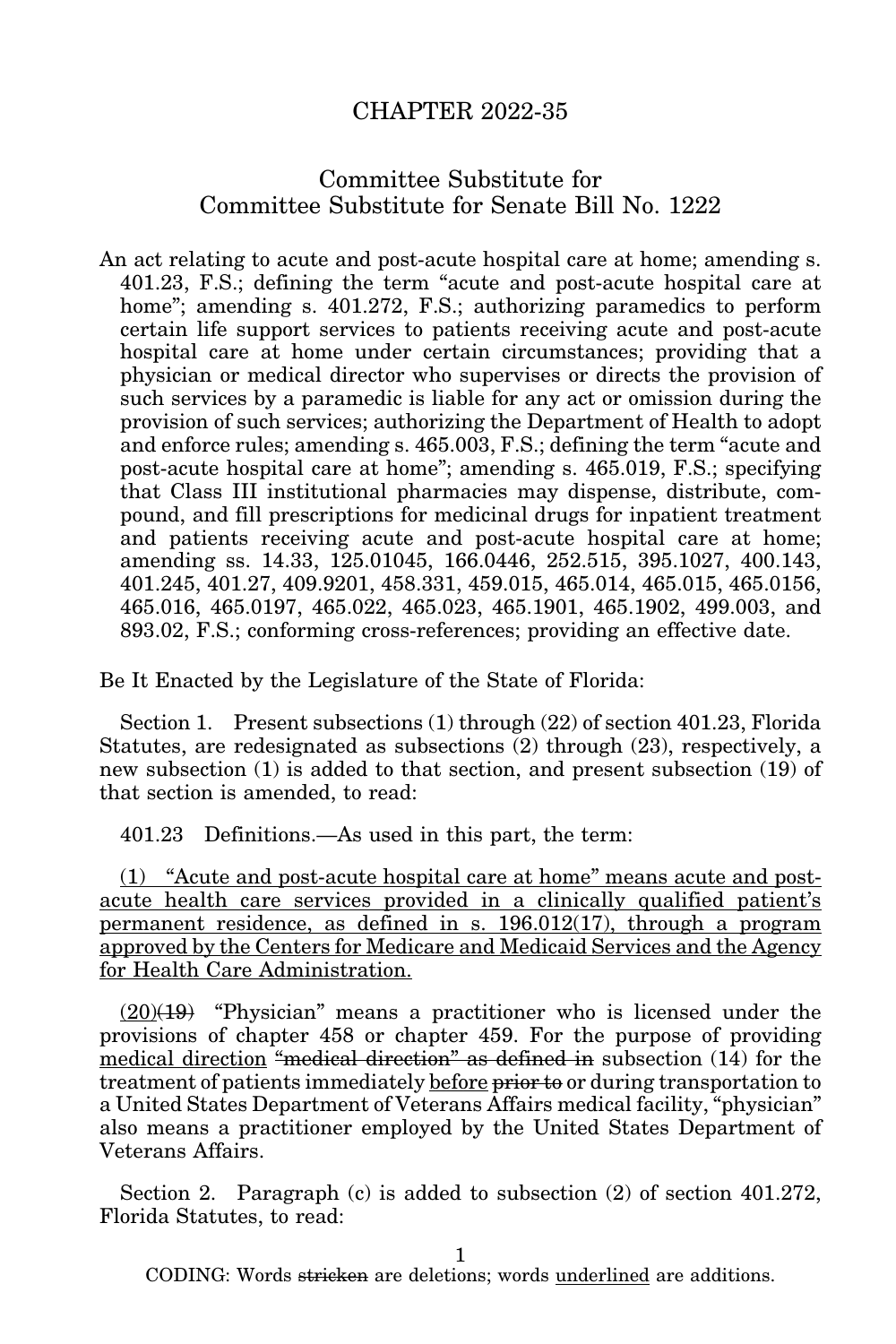401.272 Emergency medical services community health care.—

(2) Notwithstanding any other provision of law to the contrary:

(c) Paramedics may provide basic life support services and advanced life support services to patients receiving acute and post-acute hospital care at home as specified in the paramedic's supervisory relationship with a physician or standing orders as described in s. 401.265, s. 458.348, or s. 459.025. A physician who supervises or provides medical direction to a paramedic who provides basic life support services or advanced life support services to patients receiving acute and post-acute hospital care at home pursuant to a formal supervisory relationship or standing orders is liable for any act or omission of the paramedic acting under the physician's supervision or medical direction when providing such services. The department may adopt and enforce rules necessary to implement this paragraph.

Section 3. Section 465.003, Florida Statutes, is reordered and amended to read:

465.003 Definitions.—As used in this chapter, the term:

(1) "Acute and post-acute hospital care at home" means acute and postacute health care services provided in a clinically qualified patient's permanent residence, as defined in s. 196.012(17), through a program approved by the Centers for Medicare and Medicaid Services and the Agency for Health Care Administration.

 $(2)(1)$  "Administration" means the obtaining and giving of a single dose of medicinal drugs by a legally authorized person to a patient for her or his consumption.

 $(4)(2)$  "Board" means the Board of Pharmacy.

 $(10)(3)$  "Consultant pharmacist" means a pharmacist licensed by the department and certified as a consultant pharmacist pursuant to s. 465.0125.

 $(11)(4)$  "Data communication device" means an electronic device that receives electronic information from one source and transmits or routes it to another, including, but not limited to, any such bridge, router, switch, or gateway.

(12)(5) "Department" means the Department of Health.

 $(13)(6)$  "Dispense" means the transfer of possession of one or more doses of a medicinal drug by a pharmacist to the ultimate consumer or her or his agent. As an element of dispensing, the pharmacist shall, prior to the actual physical transfer, interpret and assess the prescription order for potential adverse reactions, interactions, and dosage regimen she or he deems appropriate in the exercise of her or his professional judgment, and the pharmacist shall certify that the medicinal drug called for by the

2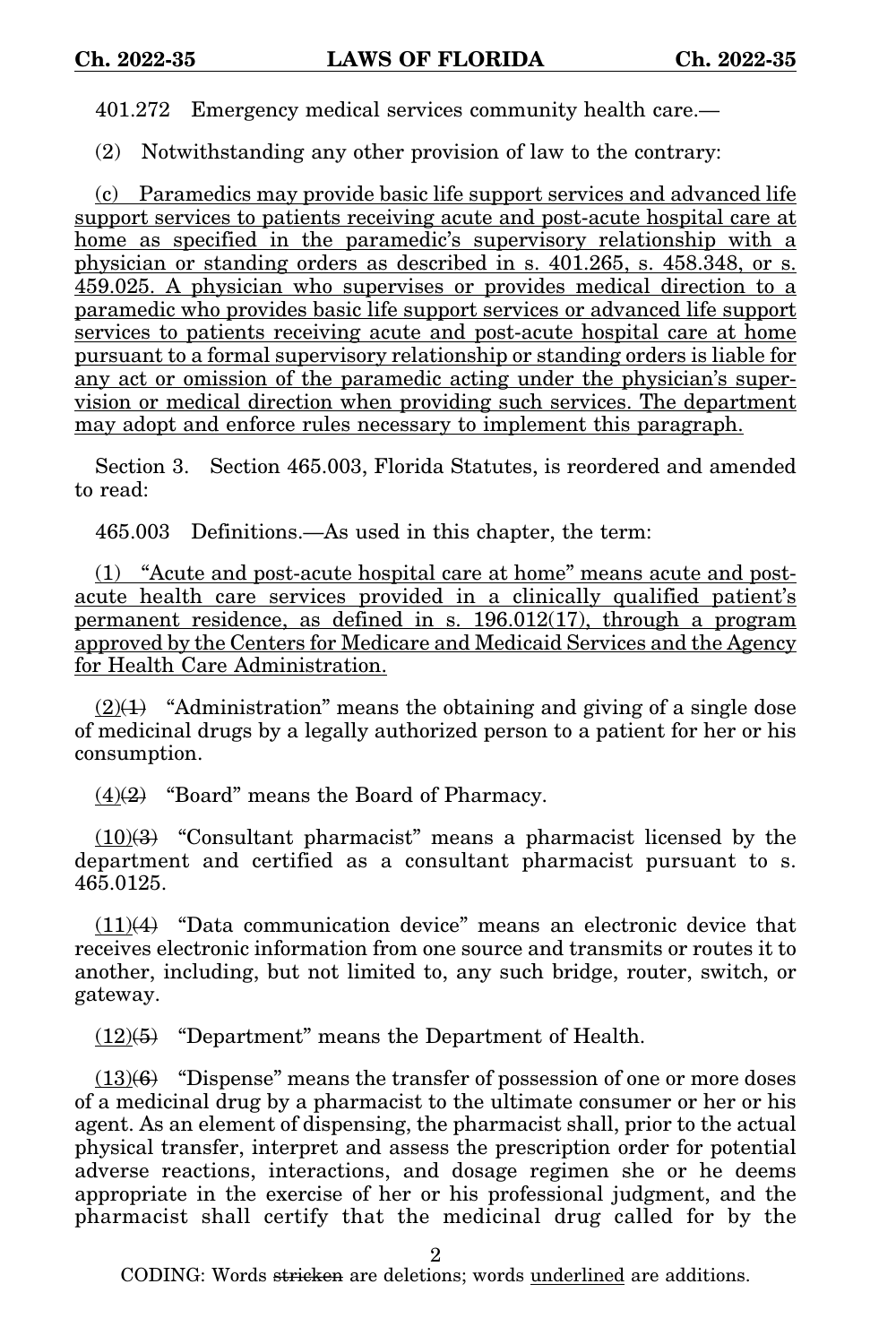prescription is ready for transfer. The pharmacist shall also provide counseling on proper drug usage, either orally or in writing, if in the exercise of her or his professional judgment counseling is necessary. The actual sales transaction and delivery of such drug shall not be considered dispensing. The administration shall not be considered dispensing.

 $(14)(7)$  "Institutional formulary system" means a method whereby the medical staff evaluates, appraises, and selects those medicinal drugs or proprietary preparations which in the medical staff's clinical judgment are most useful in patient care, and which are available for dispensing by a practicing pharmacist in a Class II or Class III institutional pharmacy.

 $(15)(8)$  "Medicinal drugs" or "drugs" means those substances or preparations commonly known as "prescription" or "legend" drugs which are required by federal or state law to be dispensed only on a prescription, but shall not include patents or proprietary preparations as hereafter defined.

 $(18)(9)$  "Patent or proprietary preparation" means a medicine in its unbroken, original package which is sold to the public by, or under the authority of, the manufacturer or primary distributor thereof and which is not misbranded under the provisions of the Florida Drug and Cosmetic Act.

(19)(10) "Pharmacist" means any person licensed pursuant to this chapter to practice the profession of pharmacy.

 $(20)(a)(11)(a)$  "Pharmacy" includes a community pharmacy, an institutional pharmacy, a nuclear pharmacy, a special pharmacy, and an Internet pharmacy.

1. The term "community pharmacy" includes every location where medicinal drugs are compounded, dispensed, stored, or sold or where prescriptions are filled or dispensed on an outpatient basis.

2. The term "institutional pharmacy" includes every location in a hospital, clinic, nursing home, dispensary, sanitarium, extended care facility, or other facility, hereinafter referred to as "health care institutions," where medicinal drugs are compounded, dispensed, stored, or sold.

3. The term "nuclear pharmacy" includes every location where radioactive drugs and chemicals within the classification of medicinal drugs are compounded, dispensed, stored, or sold. The term "nuclear pharmacy" does not include hospitals licensed under chapter 395 or the nuclear medicine facilities of such hospitals.

4. The term "special pharmacy" includes every location where medicinal drugs are compounded, dispensed, stored, or sold if such locations are not otherwise defined in this subsection.

5. The term "Internet pharmacy" includes locations not otherwise licensed or issued a permit under this chapter, within or outside this state, which use the Internet to communicate with or obtain information

3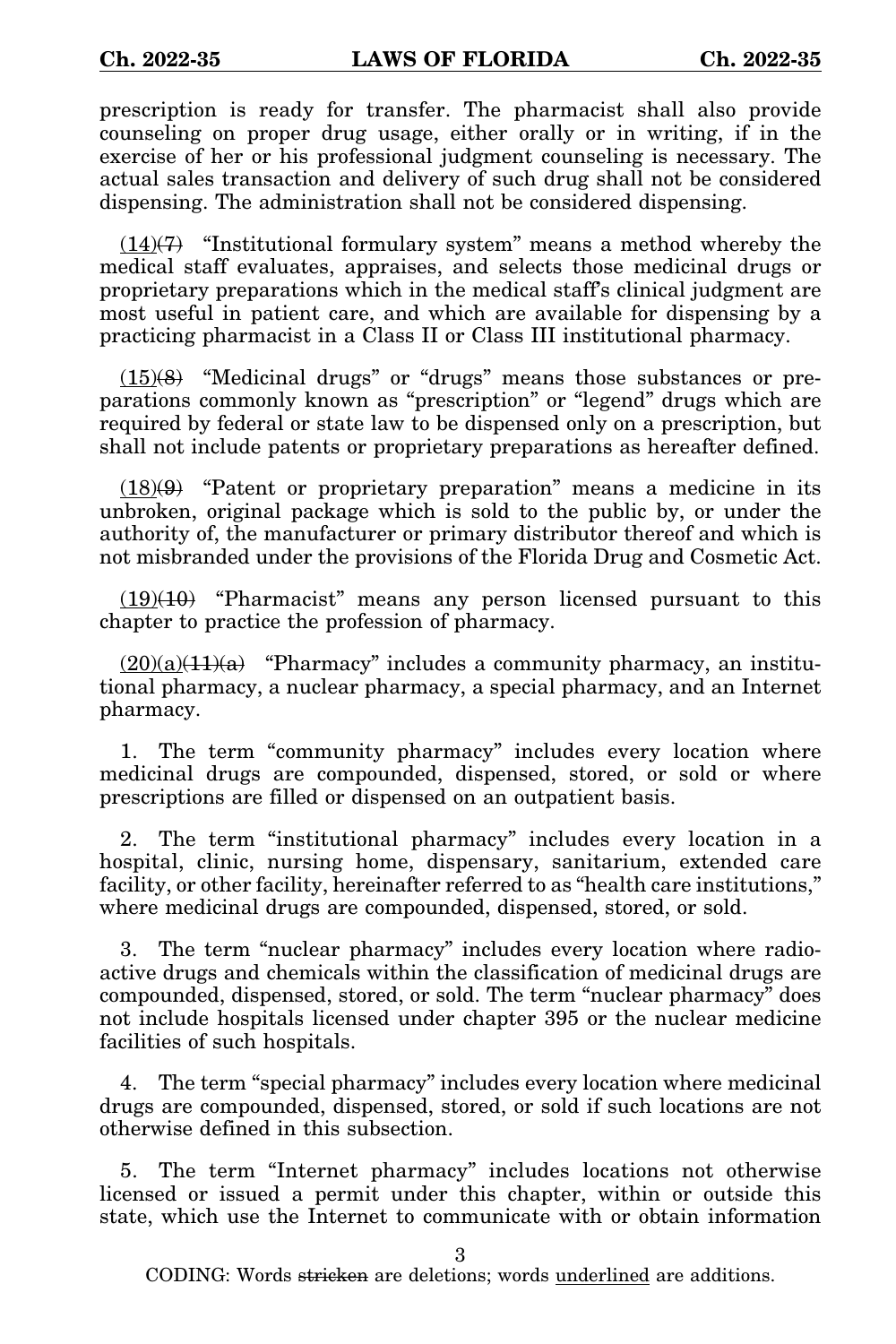from consumers in this state and use such communication or information to fill or refill prescriptions or to dispense, distribute, or otherwise engage in the practice of pharmacy in this state. Any act described in this definition constitutes the practice of the profession of pharmacy as defined in subsection (13).

(b) The pharmacy department of any permittee shall be considered closed whenever a Florida licensed pharmacist is not present and on duty. The term "not present and on duty" shall not be construed to prevent a pharmacist from exiting the prescription department for the purposes of consulting or responding to inquiries or providing assistance to patients or customers, attending to personal hygiene needs, or performing any other function for which the pharmacist is responsible, provided that such activities are conducted in a manner consistent with the pharmacist's responsibility to provide pharmacy services.

 $(21)(12)$  "Pharmacy intern" means a person who is currently registered in, and attending, a duly accredited college or school of pharmacy, or who is a graduate of such a school or college of pharmacy, and who is duly and properly registered with the department as provided for under its rules.

 $(22)(13)$  "Practice of the profession of pharmacy" includes compounding, dispensing, and consulting concerning contents, therapeutic values, and uses of any medicinal drug; consulting concerning therapeutic values and interactions of patent or proprietary preparations, whether pursuant to prescriptions or in the absence and entirely independent of such prescriptions or orders; and conducting other pharmaceutical services. For purposes of this subsection, the term "other pharmaceutical services" means monitoring the patient's drug therapy and assisting the patient in the management of his or her drug therapy, and includes reviewing, and making recommendations regarding, the patient's drug therapy and health care status in communication with the patient's prescribing health care provider as licensed under chapter 458, chapter 459, chapter 461, or chapter 466, or a similar statutory provision in another jurisdiction, or such provider's agent or such other persons as specifically authorized by the patient; and initiating, modifying, or discontinuing drug therapy for a chronic health condition under a collaborative pharmacy practice agreement. This subsection may not be interpreted to permit an alteration of a prescriber's directions, the diagnosis or treatment of any disease, the initiation of any drug therapy, the practice of medicine, or the practice of osteopathic medicine, unless otherwise permitted by law or specifically authorized by s. 465.1865 or s. 465.1895. The term "practice of the profession of pharmacy" also includes any other act, service, operation, research, or transaction incidental to, or forming a part of, any of the foregoing acts, requiring, involving, or employing the science or art of any branch of the pharmaceutical profession, study, or training, and shall expressly permit a pharmacist to transmit information from persons authorized to prescribe medicinal drugs to their patients. The practice of the profession of pharmacy also includes the administration of vaccines to adults pursuant to s. 465.189, the testing or screening for and treatment of minor, nonchronic health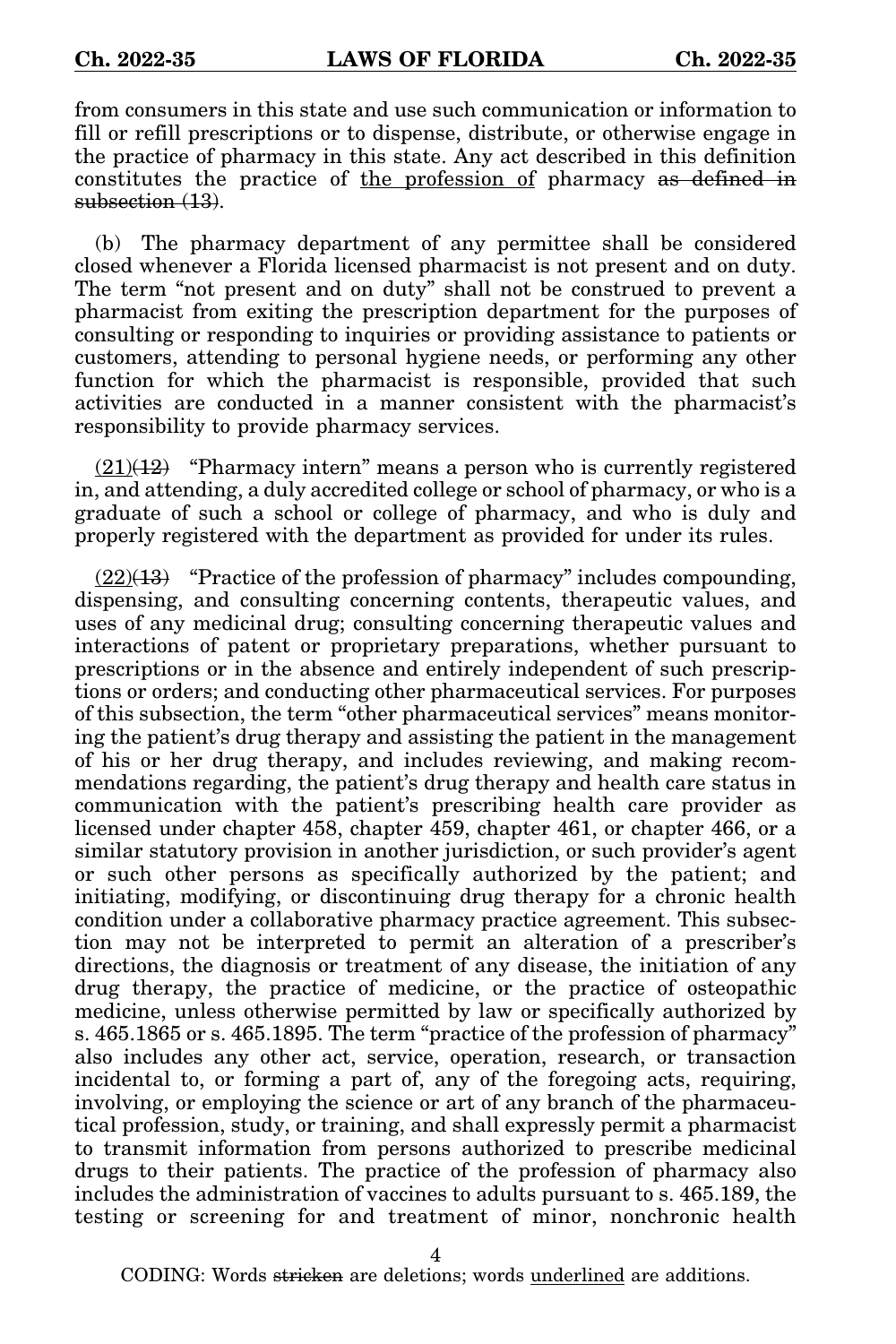conditions pursuant to s. 465.1895, and the preparation of prepackaged drug products in facilities holding Class III institutional pharmacy permits. The term also includes the ordering and evaluating of any laboratory or clinical testing; conducting patient assessments; and modifying, discontinuing, or administering medicinal drugs pursuant to s. 465.0125 by a consultant pharmacist.

 $(23)(14)$  "Prescription" includes any order for drugs or medicinal supplies written or transmitted by any means of communication by a duly licensed practitioner authorized by the laws of the state to prescribe such drugs or medicinal supplies and intended to be dispensed by a pharmacist. The term also includes an orally transmitted order by the lawfully designated agent of such practitioner. The term also includes an order written or transmitted by a practitioner licensed to practice in a jurisdiction other than this state, but only if the pharmacist called upon to dispense such order determines, in the exercise of her or his professional judgment, that the order is valid and necessary for the treatment of a chronic or recurrent illness. The term "prescription" also includes a pharmacist's order for a product selected from the formulary created pursuant to s. 465.186. Prescriptions may be retained in written form or the pharmacist may cause them to be recorded in a data processing system, provided that such order can be produced in printed form upon lawful request.

 $(16)(15)$  "Nuclear pharmacist" means a pharmacist licensed by the department and certified as a nuclear pharmacist pursuant to s. 465.0126.

 $(6)(16)$  "Centralized prescription filling" means the filling of a prescription by one pharmacy upon request by another pharmacy to fill or refill the prescription. The term includes the performance by one pharmacy for another pharmacy of other pharmacy duties such as drug utilization review, therapeutic drug utilization review, claims adjudication, and the obtaining of refill authorizations.

 $(3)(17)$  "Automated pharmacy system" means a mechanical system that delivers prescription drugs received from a Florida licensed pharmacy and maintains related transaction information.

 $(9)(18)$  "Compounding" means combining, mixing, or altering the ingredients of one or more drugs or products to create another drug or product.

 $(17)(19)$  "Outsourcing facility" means a single physical location registered as an outsourcing facility under the federal Drug Quality and Security Act, Pub. L. No. 113-54, at which sterile compounding of a drug or product is conducted.

 $(8)(20)$  "Compounded sterile product" means a drug that is intended for parenteral administration, an ophthalmic or oral inhalation drug in aqueous format, or a drug or product that is required to be sterile under federal or state law or rule, which is produced through compounding, but is not approved by the United States Food and Drug Administration.

5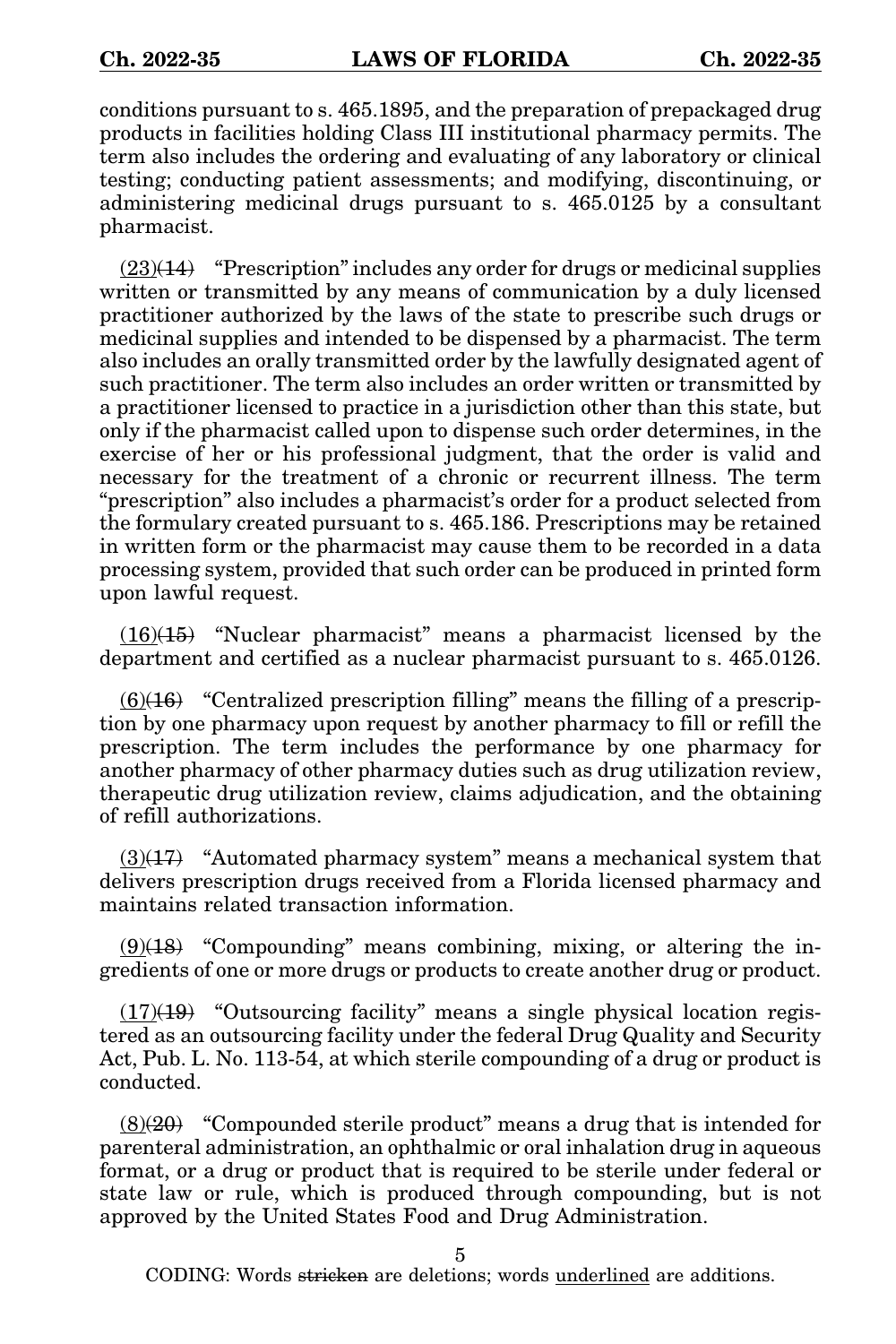$(5)(21)$  "Central distribution facility" means a facility under common control with a hospital holding a Class III institutional pharmacy permit that may dispense, distribute, compound, or fill prescriptions for medicinal drugs; prepare prepackaged drug products; and conduct other pharmaceutical services.

 $(7)(22)$  "Common control" means the power to direct or cause the direction of the management and policies of a person or an organization, whether by ownership of stock, voting rights, contract, or otherwise.

Section 4. Paragraph (d) of subsection (2) and paragraph (a) of subsection (4) of section 465.019, Florida Statutes, are amended to read:

465.019 Institutional pharmacies; permits.—

(2) The following classes of institutional pharmacies are established:

(d)1. "Class III institutional pharmacies" are those institutional pharmacies, including central distribution facilities, affiliated with a hospital which that provide the same services that are authorized by a Class II institutional pharmacy permit. Class III institutional pharmacies may also:

a. Dispense, distribute, compound, and fill prescriptions for medicinal drugs for inpatient treatment or for patients receiving acute and post-acute hospital care at home.

b. Prepare prepackaged drug products.

c. Conduct other pharmaceutical services for the affiliated hospital and for entities under common control that are each permitted under this chapter to possess medicinal drugs.

d. Provide the services in sub-subparagraphs a.-c. to an entity under common control which holds an active health care clinic establishment permit as required under s.  $499.01(2)(r)$ .

2. A Class III institutional pharmacy shall maintain policies and procedures addressing:

a. The consultant pharmacist responsible for pharmaceutical services.

b. Safe practices for the preparation, dispensing, prepackaging, distribution, and transportation of medicinal drugs and prepackaged drug products.

c. Recordkeeping to monitor the movement, distribution, and transportation of medicinal drugs and prepackaged drug products.

d. Recordkeeping of pharmacy staff responsible for each step in the preparation, dispensing, prepackaging, transportation, and distribution of medicinal drugs and prepackaged drug products.

6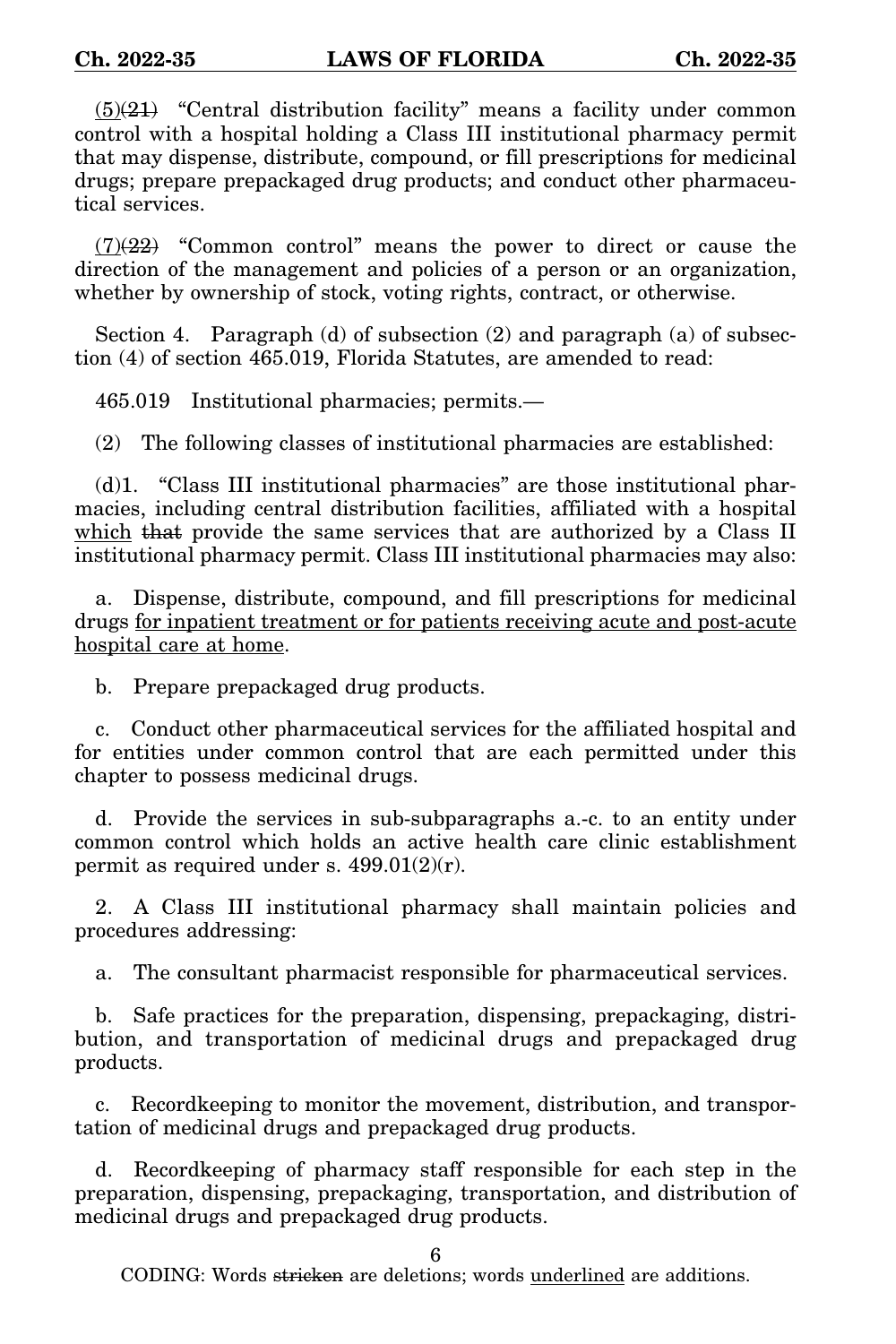e. Medicinal drugs and prepackaged drug products that may not be safely distributed among Class III institutional pharmacies.

 $(4)(a)$  Medicinal drugs shall be dispensed by in an institutional pharmacy to outpatients only when that institution has secured a community pharmacy permit from the department. However, medicinal drugs may be dispensed by a hospital that operates a Class II or Class III institutional pharmacy to a patient of the hospital's emergency department or a hospital inpatient upon discharge if a prescriber, as defined in s. 465.025(1), treating the patient in such hospital determines that the medicinal drug is warranted and that community pharmacy services are not readily accessible, geographically or otherwise, to the patient. Such prescribing and dispensing must be for a supply of the drug that will last for the greater of the following:

1. Up to 48 hours; or

2. Through the end of the next business day.

Section 5. Subsection (1) of section 14.33, Florida Statutes, is amended to read:

14.33 Medal of Heroism.—

(1) The Governor may award a Medal of Heroism of appropriate design, with ribbons and appurtenances, to a law enforcement, correctional, or correctional probation officer, as defined in s. 943.10(14); a firefighter, as defined in s.  $112.191(1)(b)$ ; an emergency medical technician, as defined in s. 401.23 s. 401.23(11); or a paramedic, as defined in s. 401.23 s. 401.23(17). A recipient must have distinguished himself or herself conspicuously by gallantry and intrepidity, must have risked his or her life deliberately above and beyond the call of duty while performing duty in his or her respective position, and must have engaged in hazardous or perilous activities to preserve lives with the knowledge that such activities might result in great personal harm.

Section 6. Subsection (1) of section 125.01045, Florida Statutes, is amended to read:

125.01045 Prohibition of fees for first responder services.—

(1) A county may not impose a fee or seek reimbursement for any costs or expenses that may be incurred for services provided by a first responder, including costs or expenses related to personnel, supplies, motor vehicles, or equipment in response to a motor vehicle accident, except for costs to contain or clean up hazardous materials in quantities reportable to the Florida State Warning Point at the Division of Emergency Management, and costs for transportation and treatment provided by air ambulance services or emergency medical services vehicles, as those terms are defined in s. 401.23 ambulance services licensed pursuant to s. 401.23(4) and (5).

7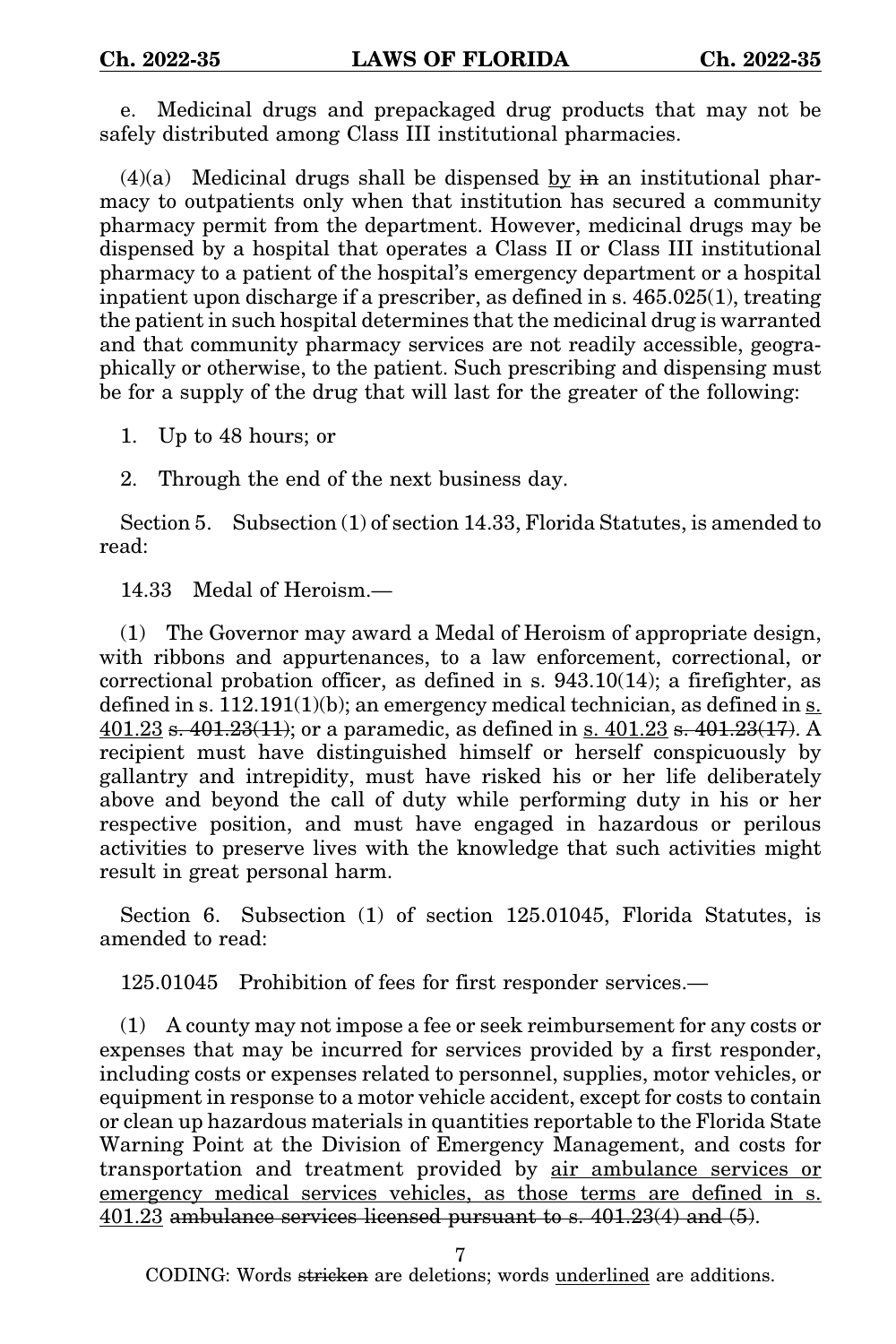Section 7. Subsection (1) of section 166.0446, Florida Statutes, is amended to read:

166.0446 Prohibition of fees for first responder services.—

(1) A municipality may not impose a fee or seek reimbursement for any costs or expenses that may be incurred for services provided by a first responder, including costs or expenses related to personnel, supplies, motor vehicles, or equipment in response to a motor vehicle accident, except for costs to contain or clean up hazardous materials in quantities reportable to the Florida State Warning Point at the Division of Emergency Management, and costs for transportation and treatment provided by air ambulance services or emergency medical services vehicles, as those terms are defined in s. 401.23 ambulance services licensed pursuant to s. 401.23(4) and (5).

Section 8. Paragraph (a) of subsection (3) of section 252.515, Florida Statutes, is amended to read:

252.515 Postdisaster Relief Assistance Act; immunity from civil liability.

- (3) As used in this section, the term:
- (a) "Emergency first responder" means:
- 1. A physician licensed under chapter 458.
- 2. An osteopathic physician licensed under chapter 459.
- 3. A chiropractic physician licensed under chapter 460.
- 4. A podiatric physician licensed under chapter 461.
- 5. A dentist licensed under chapter 466.
- 6. An advanced practice registered nurse licensed under s. 464.012.
- 7. A physician assistant licensed under s. 458.347 or s. 459.022.
- 8. A worker employed by a public or private hospital in the state.
- 9. A paramedic as defined in  $s$ . 401.23 s. 401.23(17).

10. An emergency medical technician as defined in s.  $401.23$  s. 401.23(11).

- 11. A firefighter as defined in s. 633.102.
- 12. A law enforcement officer as defined in s. 943.10.

13. A member of the Florida National Guard.

14. Any other personnel designated as emergency personnel by the Governor pursuant to a declared emergency.

## 8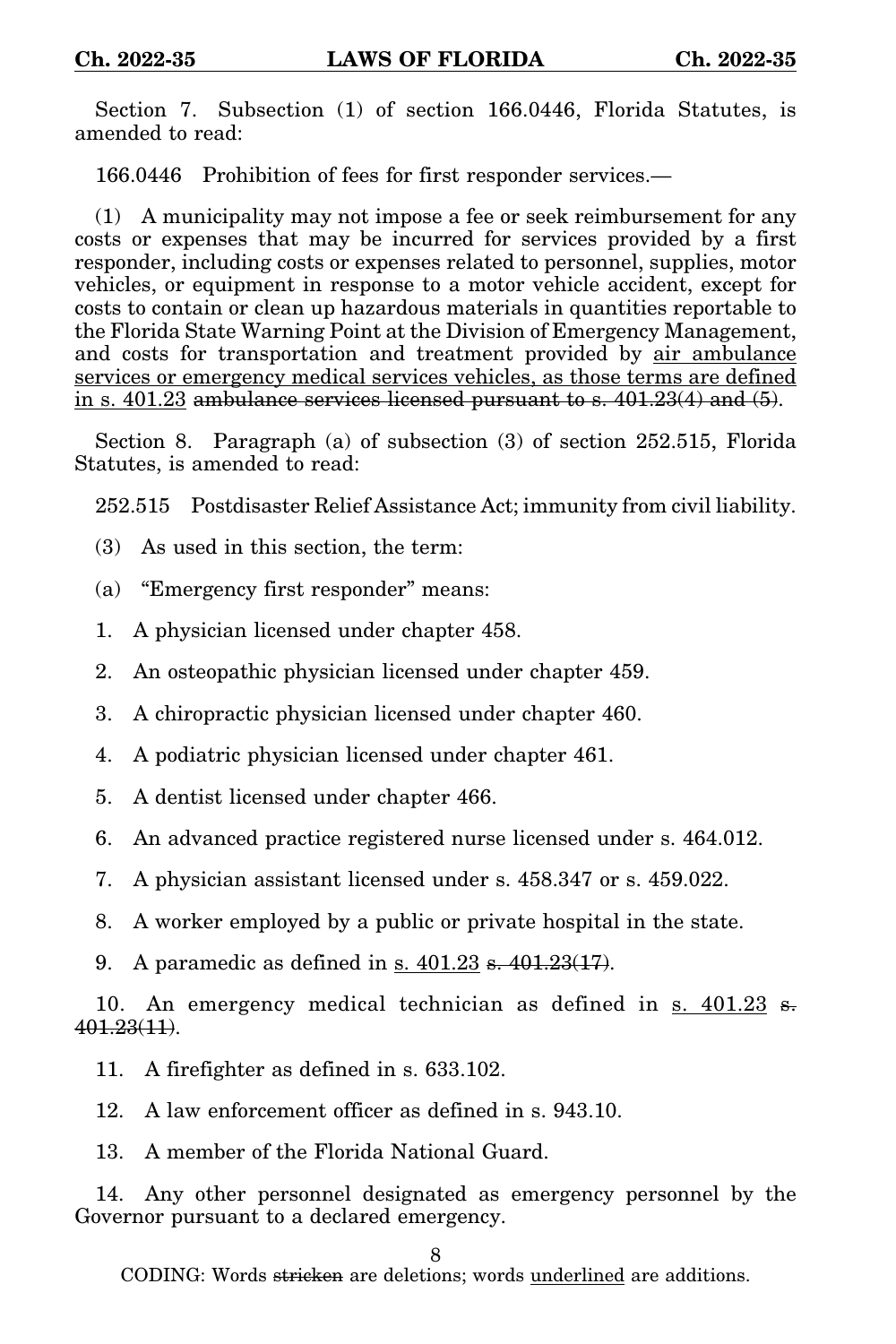Section 9. Subsection (5) of section 395.1027, Florida Statutes, is amended to read:

395.1027 Regional poison control centers.—

(5) By October 1, 1999, each regional poison control center shall develop a prehospital emergency dispatch protocol with each licensee as defined in s.  $401.23 \overline{\text{by s.}}401.23(13)$  in the geographic area covered by the regional poison control center. The prehospital emergency dispatch protocol shall be developed by each licensee's medical director in conjunction with the designated regional poison control center responsible for the geographic area in which the licensee operates. The protocol shall define toxic substances and describe the procedure by which the designated regional poison control center may be consulted by the licensee. If a call is transferred to the designated regional poison control center in accordance with the protocol established under this section and s. 401.268, the designated regional poison control center shall assume responsibility and liability for the call.

Section 10. Paragraph (b) of subsection (1) of section 400.143, Florida Statutes, is amended to read:

400.143 Institutional formularies established by nursing home facilities.

(1) For purposes of this section, the term:

(b) "Medicinal drug" has the same meaning as provided in s.  $465.003$  s. 465.003(8).

Section 11. Paragraph (b) of subsection (2) of section 401.245, Florida Statutes, is amended to read:

401.245 Emergency Medical Services Advisory Council.—

(2)(b) Representation on the Emergency Medical Services Advisory Council shall include: two licensed physicians who are medical directors "medical directors" as defined in s.  $401.23$  s.  $401.23(15)$  or whose medical practice is closely related to emergency medical services; two emergency medical service administrators, one of whom is employed by a fire service; two certified paramedics, one of whom is employed by a fire service; two certified emergency medical technicians, one of whom is employed by a fire service; one emergency medical services educator; one emergency nurse; one hospital administrator; one representative of air ambulance services; one representative of a commercial ambulance operator; and two laypersons who are in no way connected with emergency medical services, one of whom is a representative of the elderly. Ex officio members of the advisory council from state agencies shall include, but are shall not be limited to, representatives from the Department of Education, the Department of Management Services, the State Fire Marshal, the Department of Highway Safety and Motor Vehicles, the Department of Transportation, and the Division of Emergency Management.

 $\mathbf Q$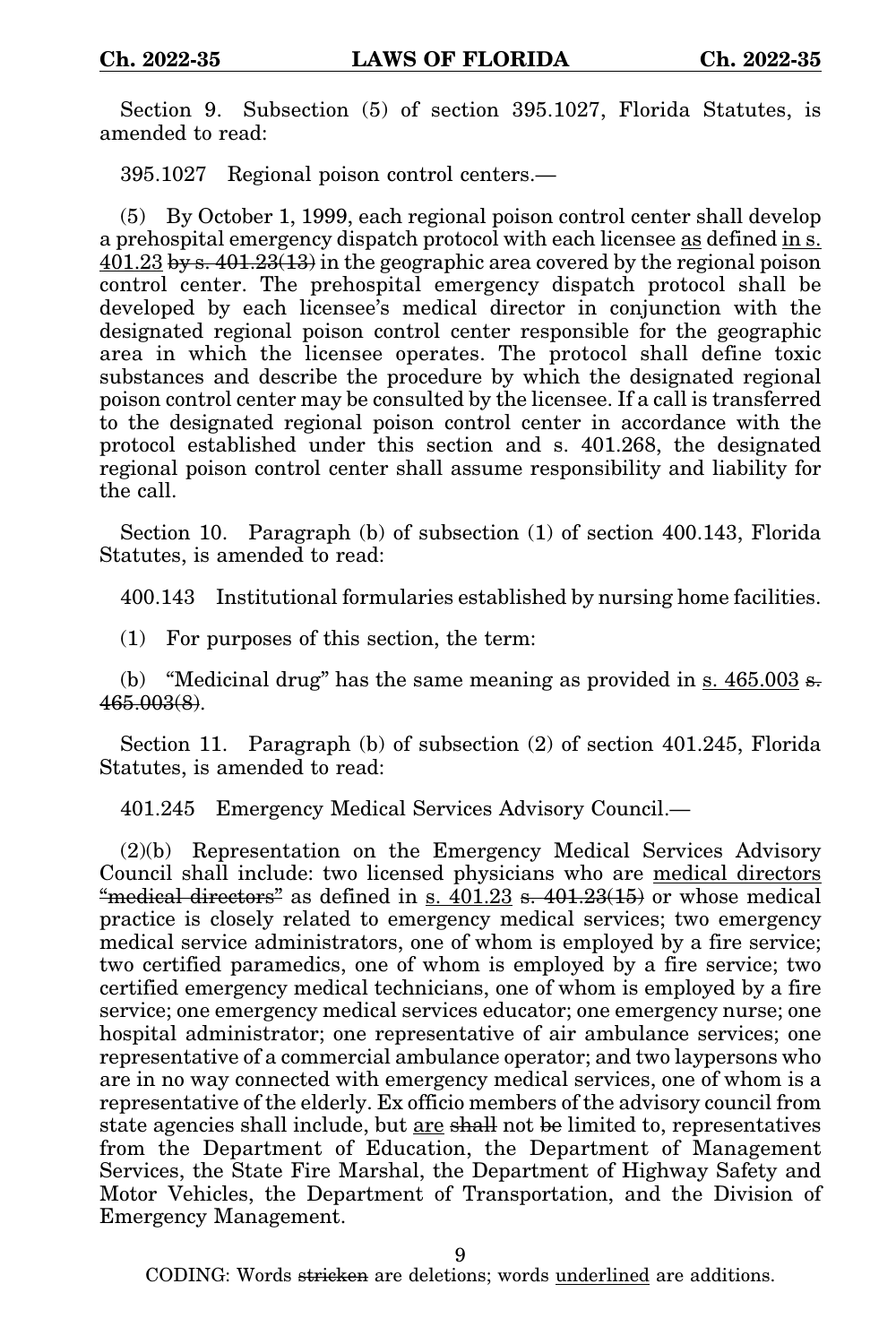Section 12. Subsection (2) of section 401.27, Florida Statutes, is amended to read:

401.27 Personnel; standards and certification.—

(2) The department shall establish by rule educational and training criteria and examinations for the certification and recertification of emergency medical technicians and paramedics. Such rules must require, but need not be limited to:

(a) For emergency medical technicians, proficiency in basic life support as defined techniques identified in s.  $401.23$  s.  $401.23(7)$  and in rules of the department.

(b) For paramedics, proficiency in advanced life support as defined techniques identified in s. 401.23 s. 401.23(1) and in rules of the department.

Section 13. Paragraph (a) of subsection (1) of section 409.9201, Florida Statutes, is amended to read:

409.9201 Medicaid fraud.—

(1) As used in this section, the term:

(a) "Prescription drug" means any drug, including, but not limited to, finished dosage forms or active ingredients that are subject to, defined in, or described in s. 503(b) of the Federal Food, Drug, and Cosmetic Act or in s.  $465.003$  s.  $465.003(8)$ , s.  $499.003(17)$ , s.  $499.007(13)$ , or s.  $499.82(10)$ .

The value of individual items of the legend drugs or goods or services involved in distinct transactions committed during a single scheme or course of conduct, whether involving a single person or several persons, may be aggregated when determining the punishment for the offense.

Section 14. Paragraph (pp) of subsection (1) of section 458.331, Florida Statutes, is amended to read:

458.331 Grounds for disciplinary action; action by the board and department.—

(1) The following acts constitute grounds for denial of a license or disciplinary action, as specified in s. 456.072(2):

(pp) Applicable to a licensee who serves as the designated physician of a pain-management clinic as defined in s. 458.3265 or s. 459.0137:

1. Registering a pain-management clinic through misrepresentation or fraud;

2. Procuring, or attempting to procure, the registration of a painmanagement clinic for any other person by making or causing to be made, any false representation;

10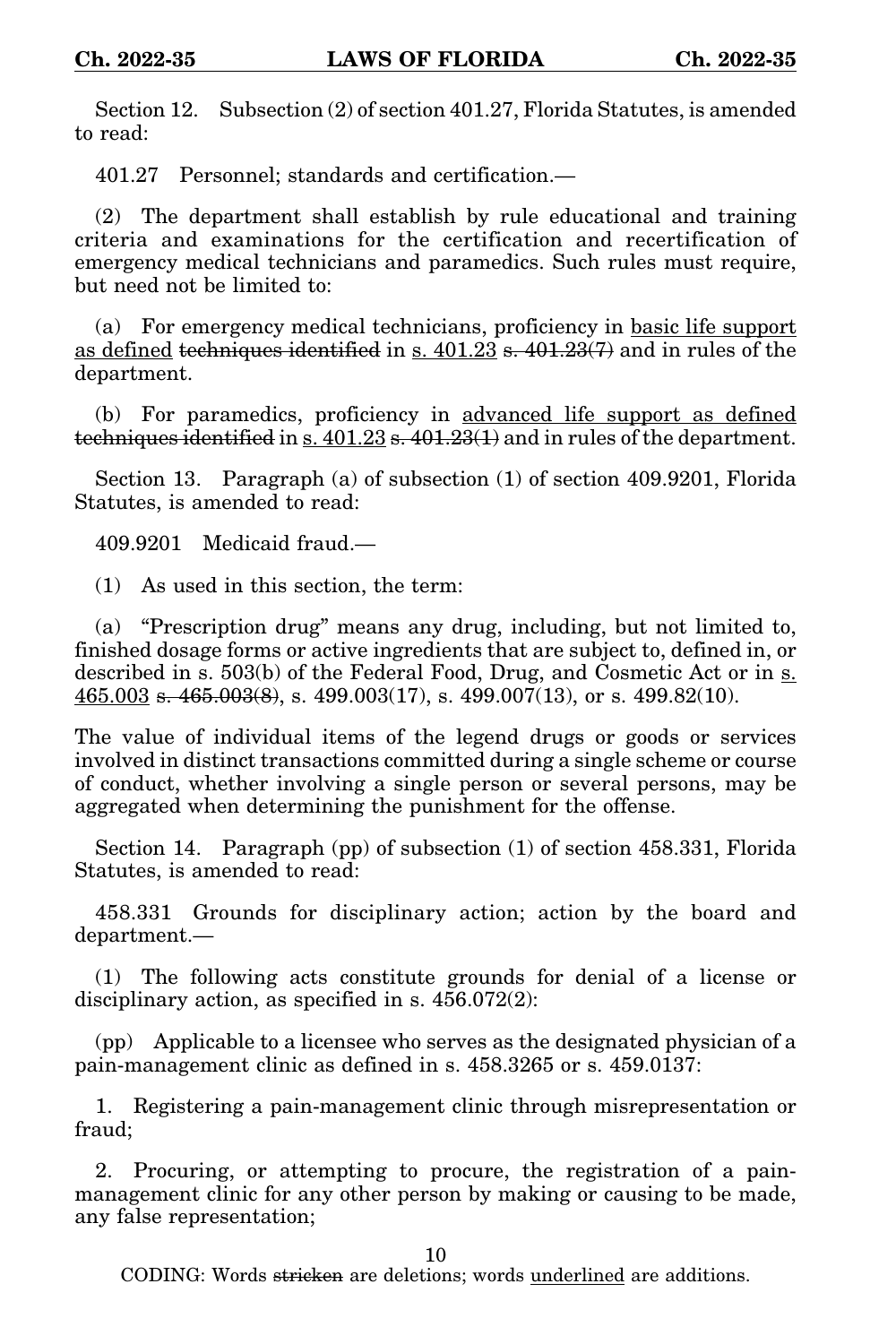3. Failing to comply with any requirement of chapter 499, the Florida Drug and Cosmetic Act; 21 U.S.C. ss. 301-392, the Federal Food, Drug, and Cosmetic Act; 21 U.S.C. ss. 821 et seq., the Drug Abuse Prevention and Control Act; or chapter 893, the Florida Comprehensive Drug Abuse Prevention and Control Act;

4. Being convicted or found guilty of, regardless of adjudication to, a felony or any other crime involving moral turpitude, fraud, dishonesty, or deceit in any jurisdiction of the courts of this state, of any other state, or of the United States;

5. Being convicted of, or disciplined by a regulatory agency of the Federal Government or a regulatory agency of another state for, any offense that would constitute a violation of this chapter;

6. Being convicted of, or entering a plea of guilty or nolo contendere to, regardless of adjudication, a crime in any jurisdiction of the courts of this state, of any other state, or of the United States which relates to the practice of, or the ability to practice, a licensed health care profession;

7. Being convicted of, or entering a plea of guilty or nolo contendere to, regardless of adjudication, a crime in any jurisdiction of the courts of this state, of any other state, or of the United States which relates to health care fraud;

8. Dispensing any medicinal drug based upon a communication that purports to be a prescription as defined in s.  $465.003$  s.  $465.003(14)$  or s. 893.02 if the dispensing practitioner knows or has reason to believe that the purported prescription is not based upon a valid practitioner-patient relationship; or

9. Failing to timely notify the board of the date of his or her termination from a pain-management clinic as required by s. 458.3265(3).

Section 15. Paragraph (rr) of subsection (1) of section 459.015, Florida Statutes, is amended to read:

459.015 Grounds for disciplinary action; action by the board and department.—

(1) The following acts constitute grounds for denial of a license or disciplinary action, as specified in s. 456.072(2):

(rr) Applicable to a licensee who serves as the designated physician of a pain-management clinic as defined in s. 458.3265 or s. 459.0137:

1. Registering a pain-management clinic through misrepresentation or fraud;

11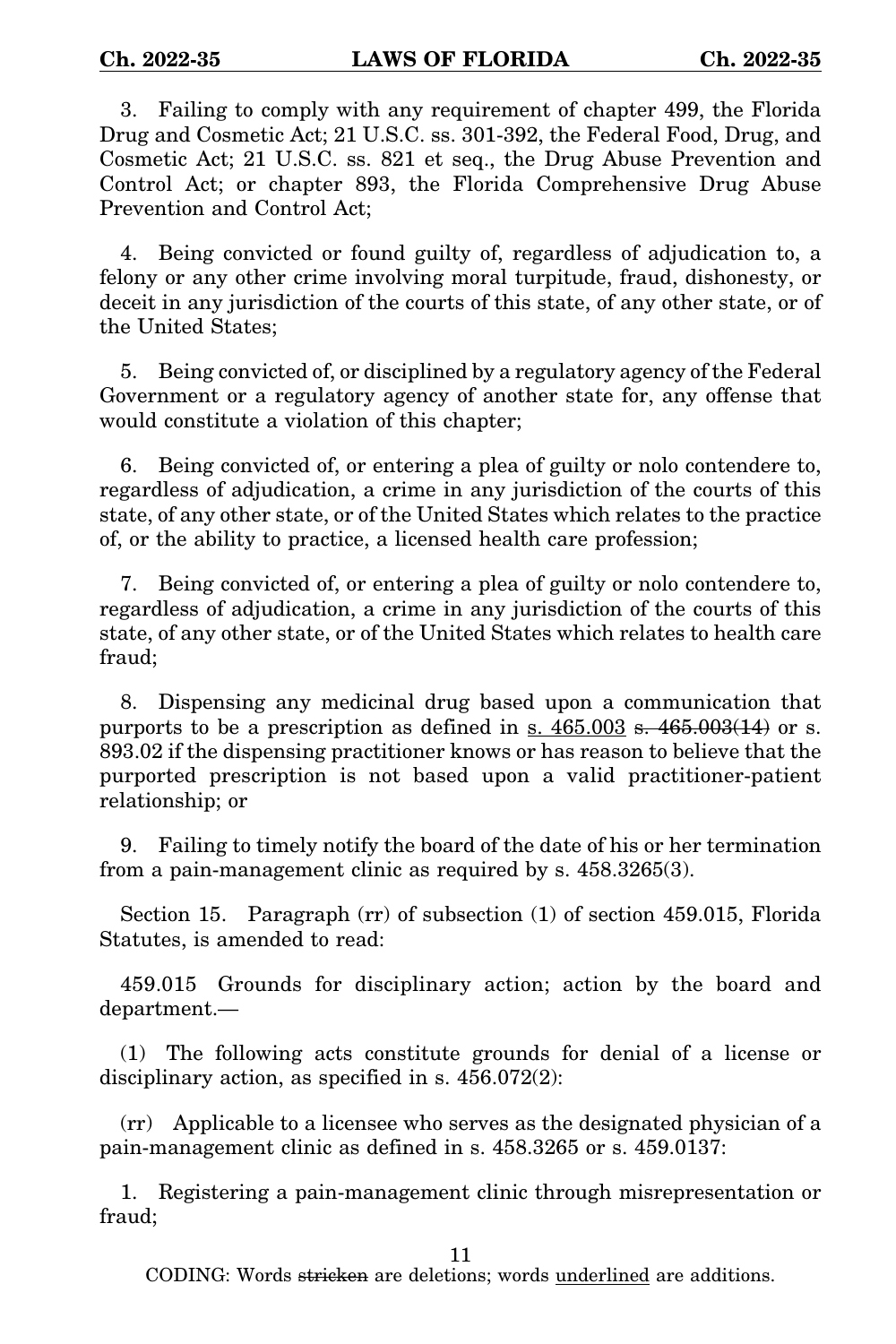2. Procuring, or attempting to procure, the registration of a painmanagement clinic for any other person by making or causing to be made, any false representation;

3. Failing to comply with any requirement of chapter 499, the Florida Drug and Cosmetic Act; 21 U.S.C. ss. 301-392, the Federal Food, Drug, and Cosmetic Act; 21 U.S.C. ss. 821 et seq., the Drug Abuse Prevention and Control Act; or chapter 893, the Florida Comprehensive Drug Abuse Prevention and Control Act;

4. Being convicted or found guilty of, regardless of adjudication to, a felony or any other crime involving moral turpitude, fraud, dishonesty, or deceit in any jurisdiction of the courts of this state, of any other state, or of the United States;

5. Being convicted of, or disciplined by a regulatory agency of the Federal Government or a regulatory agency of another state for, any offense that would constitute a violation of this chapter;

6. Being convicted of, or entering a plea of guilty or nolo contendere to, regardless of adjudication, a crime in any jurisdiction of the courts of this state, of any other state, or of the United States which relates to the practice of, or the ability to practice, a licensed health care profession;

7. Being convicted of, or entering a plea of guilty or nolo contendere to, regardless of adjudication, a crime in any jurisdiction of the courts of this state, of any other state, or of the United States which relates to health care fraud;

8. Dispensing any medicinal drug based upon a communication that purports to be a prescription as defined in s.  $465.003$  s.  $465.003(14)$  or s. 893.02 if the dispensing practitioner knows or has reason to believe that the purported prescription is not based upon a valid practitioner-patient relationship; or

9. Failing to timely notify the board of the date of his or her termination from a pain-management clinic as required by s. 459.0137(3).

Section 16. Subsection (1) of section 465.014, Florida Statutes, is amended to read:

465.014 Pharmacy technician.—

(1) A person other than a licensed pharmacist or pharmacy intern may not engage in the practice of the profession of pharmacy, except that a licensed pharmacist may delegate to pharmacy technicians who are registered pursuant to this section those duties, tasks, and functions that do not fall within the purview of  $s. 465.003 s. 465.003(13)$ . All such delegated acts must be performed under the direct supervision of a licensed pharmacist who is responsible for all such acts performed by persons under his or her supervision. A registered pharmacy technician, under the

12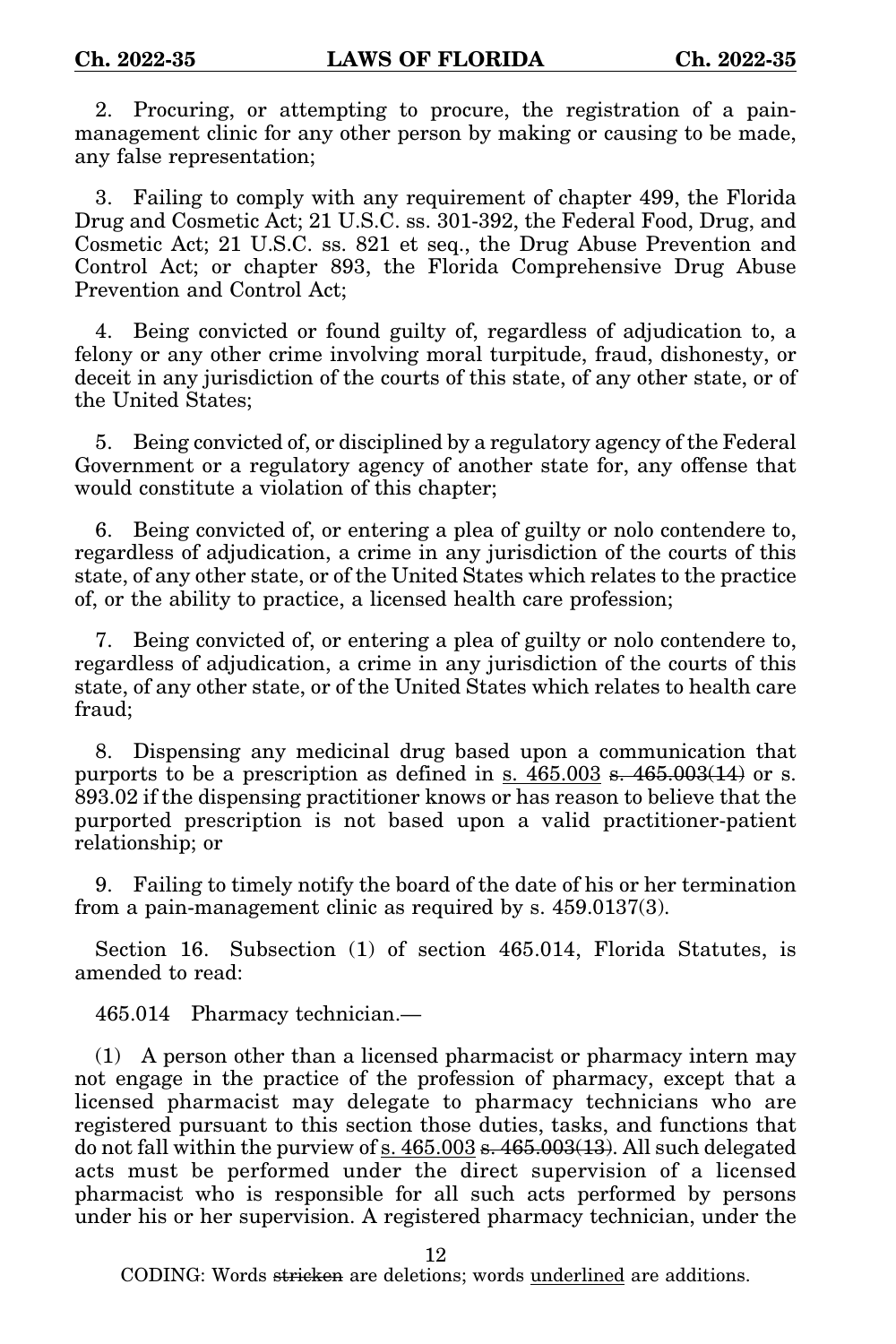supervision of a pharmacist, may initiate or receive communications with a practitioner or his or her agent, on behalf of a patient, regarding refill authorization requests. A licensed pharmacist may not supervise more than one registered pharmacy technician unless otherwise permitted by the guidelines adopted by the board. The board shall establish guidelines to be followed by licensees or permittees in determining the circumstances under which a licensed pharmacist may supervise more than one pharmacy technician.

Section 17. Paragraph (c) of subsection (2) of section 465.015, Florida Statutes, is amended to read:

465.015 Violations and penalties.—

(2) It is unlawful for any person:

(c) To sell or dispense drugs as defined in  $s. 465.003 s. 465.003(8)$  without first being furnished with a prescription.

Section 18. Subsection (9) of section 465.0156, Florida Statutes, is amended to read:

465.0156 Registration of nonresident pharmacies.—

(9) Notwithstanding s.  $465.003$  s.  $465.003(10)$ , for purposes of this section, the registered pharmacy and the pharmacist designated by the registered pharmacy as the prescription department manager or the equivalent must be licensed in the state of location in order to dispense into this state.

Section 19. Paragraph (s) of subsection (1) of section 465.016, Florida Statutes, is amended to read:

465.016 Disciplinary actions.—

(1) The following acts constitute grounds for denial of a license or disciplinary action, as specified in s. 456.072(2):

(s) Dispensing any medicinal drug based upon a communication that purports to be a prescription as defined in s.  $465.003$  by s.  $465.003(14)$  or s. 893.02 when the pharmacist knows or has reason to believe that the purported prescription is not based upon a valid practitioner-patient relationship.

Section 20. Subsection (4) of section 465.0197, Florida Statutes, is amended to read:

465.0197 Internet pharmacy permits.—

(4) Notwithstanding s.  $465.003$  s.  $465.003(10)$ , for purposes of this section, the Internet pharmacy and the pharmacist designated by the Internet pharmacy as the prescription department manager or the

13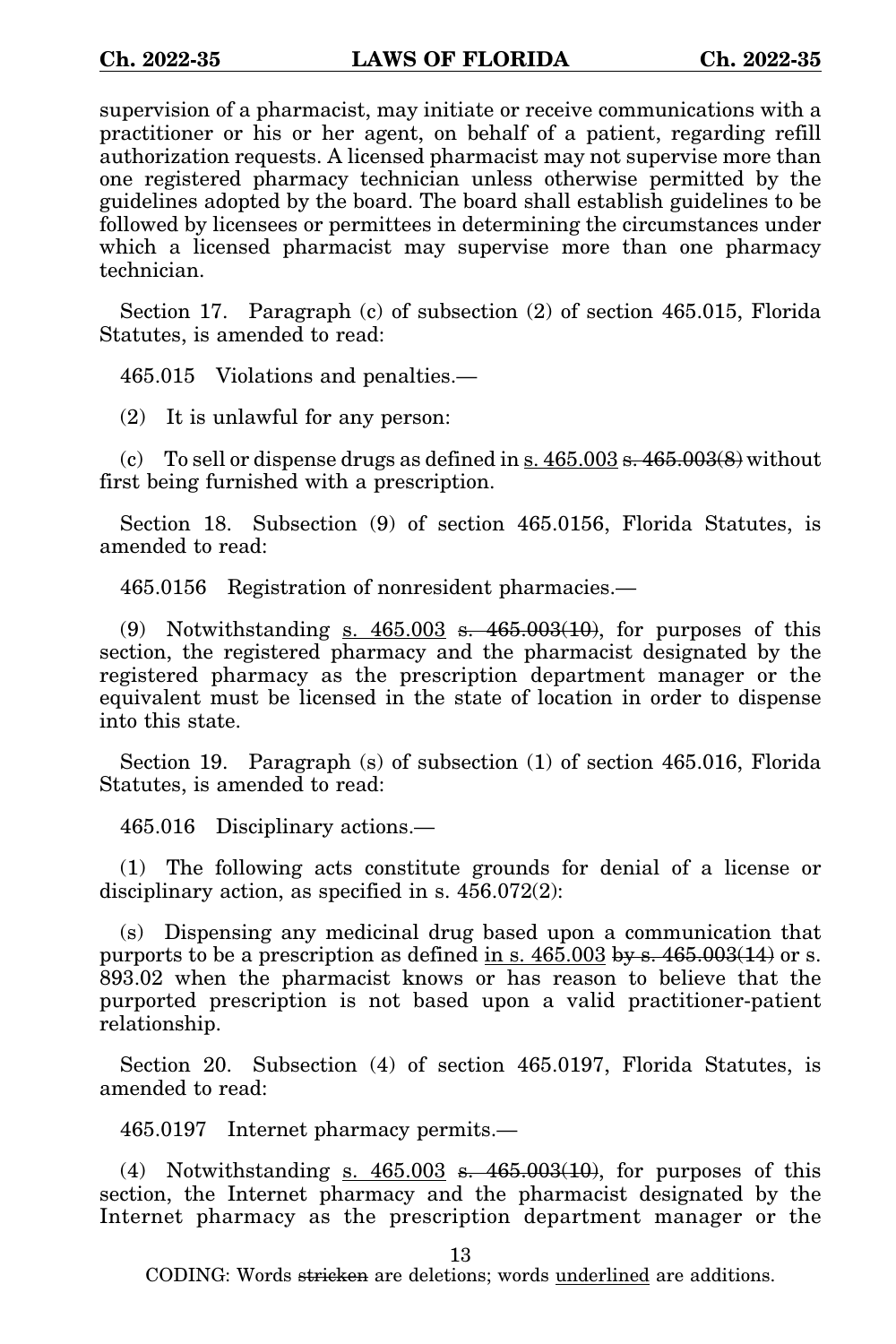equivalent must be licensed in the state of location in order to dispense into this state.

Section 21. Paragraph (j) of subsection (5) of section 465.022, Florida Statutes, is amended to read:

465.022 Pharmacies; general requirements; fees.—

(5) The department or board shall deny an application for a pharmacy permit if the applicant or an affiliated person, partner, officer, director, or prescription department manager or consultant pharmacist of record of the applicant:

(j) Has dispensed any medicinal drug based upon a communication that purports to be a prescription as defined in s.  $465.003$  by s.  $465.003(14)$  or s. 893.02 when the pharmacist knows or has reason to believe that the purported prescription is not based upon a valid practitioner-patient relationship that includes a documented patient evaluation, including history and a physical examination adequate to establish the diagnosis for which any drug is prescribed and any other requirement established by board rule under chapter 458, chapter 459, chapter 461, chapter 463, chapter 464, or chapter 466.

For felonies in which the defendant entered a plea of guilty or nolo contendere in an agreement with the court to enter a pretrial intervention or drug diversion program, the department shall deny the application if upon final resolution of the case the licensee has failed to successfully complete the program.

Section 22. Paragraph (h) of subsection (1) of section 465.023, Florida Statutes, is amended to read:

465.023 Pharmacy permittee; disciplinary action.—

(1) The department or the board may revoke or suspend the permit of any pharmacy permittee, and may fine, place on probation, or otherwise discipline any pharmacy permittee if the permittee, or any affiliated person, partner, officer, director, or agent of the permittee, including a person fingerprinted under s. 465.022(3), has:

(h) Dispensed any medicinal drug based upon a communication that purports to be a prescription as defined in s.  $465.003$  by s.  $465.003(14)$  or s. 893.02 when the pharmacist knows or has reason to believe that the purported prescription is not based upon a valid practitioner-patient relationship that includes a documented patient evaluation, including history and a physical examination adequate to establish the diagnosis for which any drug is prescribed and any other requirement established by board rule under chapter 458, chapter 459, chapter 461, chapter 463, chapter 464, or chapter 466.

Section 23. Section 465.1901, Florida Statutes, is amended to read:

14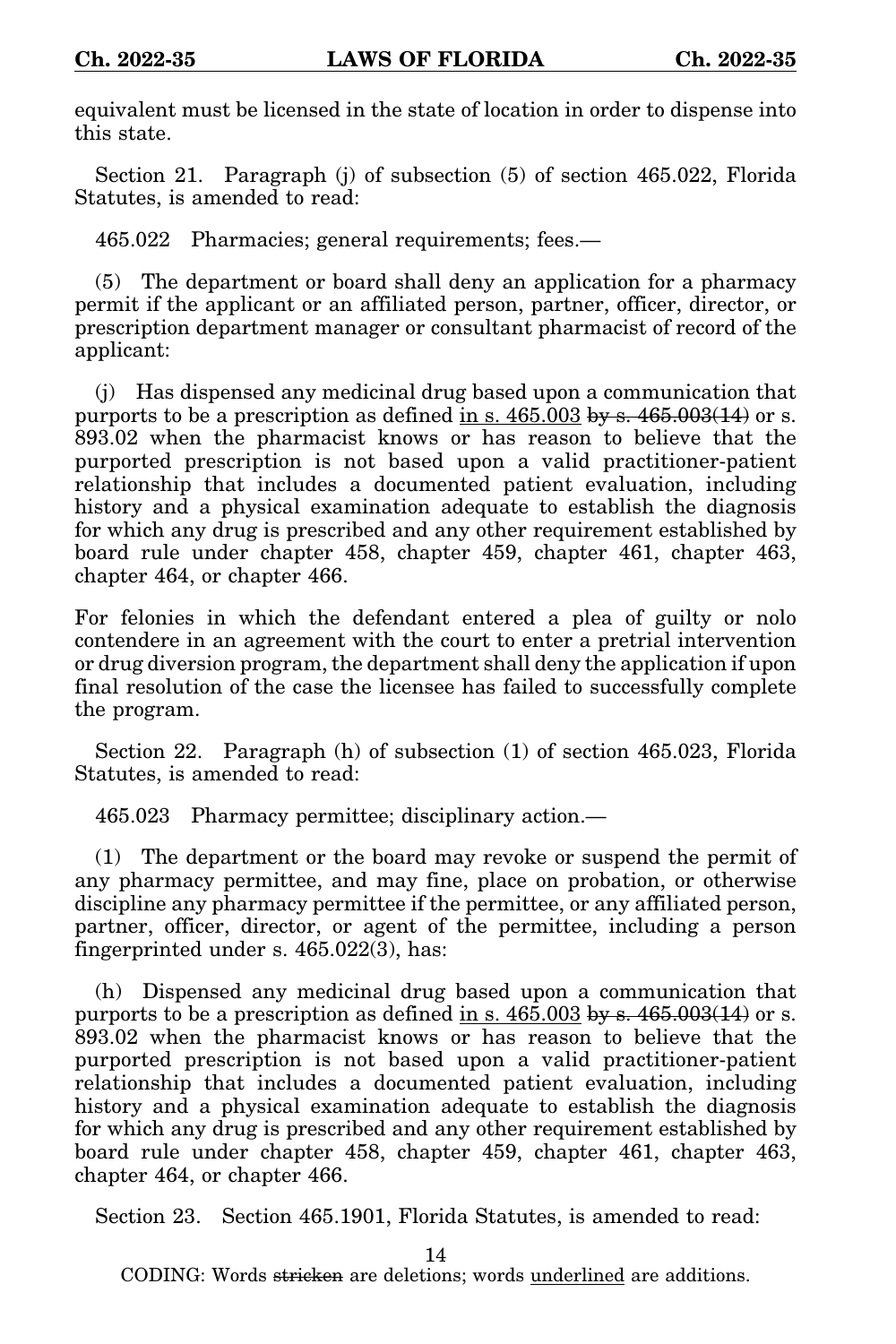465.1901 Practice of orthotics and pedorthics.—The provisions of chapter 468 relating to orthotics or pedorthics do not apply to any licensed pharmacist or to any person acting under the supervision of a licensed pharmacist. The practice of orthotics or pedorthics by a pharmacist or any of the pharmacist's employees acting under the supervision of a pharmacist shall be construed to be within the meaning of the term "practice of the profession of pharmacy" as defined set forth in s. 465.003 s. 465.003(13), and shall be subject to regulation in the same manner as any other pharmacy practice. The Board of Pharmacy shall develop rules regarding the practice of orthotics and pedorthics by a pharmacist. Any pharmacist or person under the supervision of a pharmacist engaged in the practice of orthotics or pedorthics is not precluded from continuing that practice pending adoption of these rules.

Section 24. Paragraph (j) of subsection (2) of section 465.1902, Florida Statutes, is amended to read:

465.1902 Prescription Drug Donation Repository Program.—

(2) DEFINITIONS.—As used in this section, the term:

(j) "Prescription drug" has the same meaning as the term "medicinal drugs" or "drugs," as those terms are defined in s.  $465.003$  s.  $465.003(8)$ , but does not include controlled substances, cancer drugs donated under s. 499.029, or drugs with an approved United States Food and Drug Administration risk evaluation and mitigation strategy that includes elements to assure safe use.

Section 25. Subsection (40) of section 499.003, Florida Statutes, is amended to read:

499.003 Definitions of terms used in this part.—As used in this part, the term:

(40) "Prescription drug" means a prescription, medicinal, or legend drug, including, but not limited to, finished dosage forms or active pharmaceutical ingredients subject to, defined by, or described by s. 503(b) of the federal act or s.  $465.003$  s.  $465.003(8)$ , s.  $499.007(13)$ , subsection  $(31)$ , or subsection  $(47)$ , except that an active pharmaceutical ingredient is a prescription drug only if substantially all finished dosage forms in which it may be lawfully dispensed or administered in this state are also prescription drugs.

Section 26. Paragraph (c) of subsection (24) of section 893.02, Florida Statutes, is amended to read:

893.02 Definitions.—The following words and phrases as used in this chapter shall have the following meanings, unless the context otherwise requires:

(24) "Prescription" includes any order for drugs or medicinal supplies which is written or transmitted by any means of communication by a

15